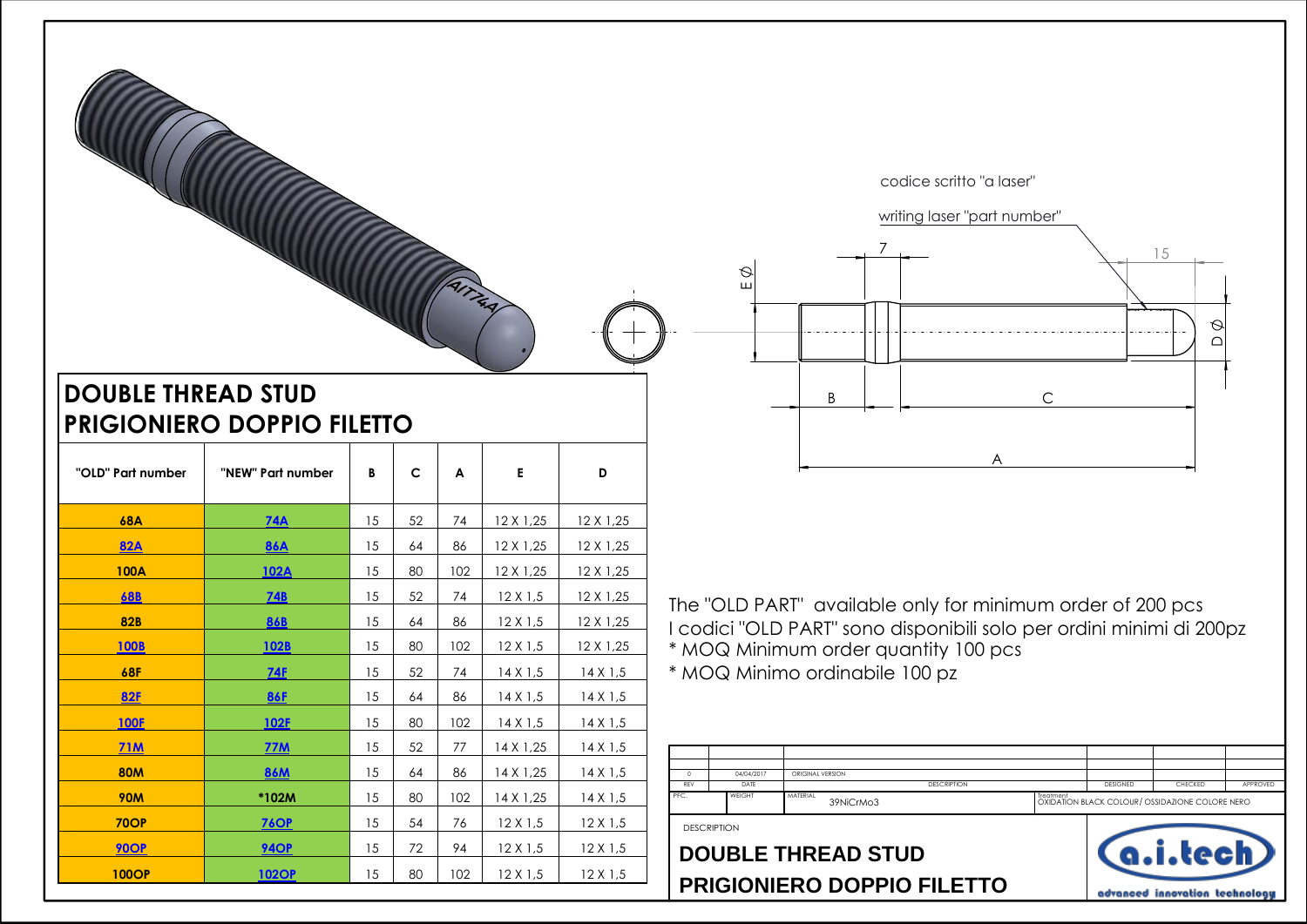

## **SPLINED THREAD STUD PRIGIONIERO CON MILLERIGHE A PIANTAGGIO**

| "OLD" Part<br>number | "NEW" Part<br>number | A   | B              | C              | D  | E  | F                | G    |
|----------------------|----------------------|-----|----------------|----------------|----|----|------------------|------|
| <b>68C</b>           | <b>74C</b>           | 74  | 4              | 14             | 56 | 17 | $12 \times 1.5$  | 12.8 |
| <b>82C</b>           | <b>86C</b>           | 86  | $\overline{4}$ | 14             | 68 | 17 | $12 \times 1.5$  | 12,8 |
| <b>100C</b>          | 102C                 | 102 | $\overline{4}$ | 14             | 84 | 17 | $12 \times 1.5$  | 12,8 |
| <b>59D</b>           | *65D                 | 65  | 3              | 10             | 52 | 19 | 12 X 1,25        | 12.4 |
| <b>55F</b>           | 61F                  | 61  | 5              | 15             | 41 | 35 | $14 \times 1.5$  | 14,9 |
| <b>75G</b>           | 81G                  | 81  | $\overline{4}$ | 11             | 66 | 20 | $14 \times 1.5$  | 14.3 |
| <b>100G</b>          | <b>102G</b>          | 102 | 5              | 13             | 87 | 20 | $14 \times 1.5$  | 14,8 |
| <b>64HY</b>          | *70HY                | 70  | $\overline{4}$ | 10             | 56 | 17 | $12 \times 1.5$  | 14,4 |
| <b>68H</b>           | <b>74H</b>           | 74  | 5              | 11             | 58 | 19 | $12 \times 1.5$  | 12.3 |
| <b>84J</b>           | <b>*88J</b>          | 88  | 5              | $\overline{7}$ | 75 | 17 | 1/2" UNF         | 13.4 |
| <b>61M</b>           | 67M                  | 67  | $\overline{4}$ | 8              | 55 | 20 | $12 \times 1.5$  | 14,7 |
| <b>65M</b>           | $*71MZ$              | 71  | $\overline{4}$ | 11             | 56 | 17 | $12 \times 1.5$  | 13   |
| 67MIT                | 73MIT                | 73  | 3              | $\overline{7}$ | 63 | 18 | $12 \times 1.5$  | 14,2 |
|                      | *102MIT              | 102 | 5              | 13             | 87 | 20 | $12 \times 1.5$  | 14.2 |
| <b>62N</b>           | <b>68N</b>           | 68  | 5              | $\overline{7}$ | 56 | 20 | $12 \times 1,25$ | 14,2 |
| <b>64N</b>           | <b>70N</b>           | 70  | 4              | 10             | 56 | 19 | 12 X 1,25        | 12,8 |
| 74NSR                | <b>*80NSR</b>        | 80  | 6              | 14             | 60 | 24 | 5/8"             | 17,5 |
| <b>108NSR</b>        | <b>*110NSR</b>       | 110 | 6              | 14             | 90 | 24 | 5/8"             | 17.5 |
| <b>66S</b>           | <b>72S</b>           | 72  | 5              | 10             | 57 | 19 | 12 X 1,25        | 14,5 |
| <b>68STR</b>         | 74STR                | 74  | 9              | 15             | 50 | 24 | $14 \times 1.5$  | 16,9 |
| <b>73T</b>           | <b>78T</b>           | 78  | 5              | 9              | 64 | 18 | $12 \times 1.5$  | 14.3 |
| <b>70V</b>           | <b>*76V</b>          | 76  | 5              | 17             | 53 | 21 | $12 \times 1.5$  | 16,3 |
| <b>74V</b>           | *80V                 | 80  | $\overline{4}$ | 13             | 63 | 18 | 15X1,5           | 13,5 |



 The "OLD PART" available only for minimum order of 200 pcs I codici "OLD PART" sono disponibili solo per ordini minimi di 200pz \* MOQ Minimum order quantity 100 pcs

\* MOQ Minimo ordinabile 100 pz

| <b>DESCRIPTION</b> |            | <b>SPLINED THREAD STUD</b> |           |          | (a.i.łech)                                      |          |
|--------------------|------------|----------------------------|-----------|----------|-------------------------------------------------|----------|
| PFC.               | WFIGHT     | MATERIAL<br>39NiCrMo3      | Treatment |          | OXIDATION BLACK COLOUR/ OSSIDAZIONE COLORE NERO |          |
| REV                | DATE       | <b>DESCRIPTION</b>         |           | DESIGNED | CHECKED                                         | APPROVED |
| $\Omega$           | 04/04/2017 | ORIGINAL VERSION           |           |          |                                                 |          |
|                    |            |                            |           |          |                                                 |          |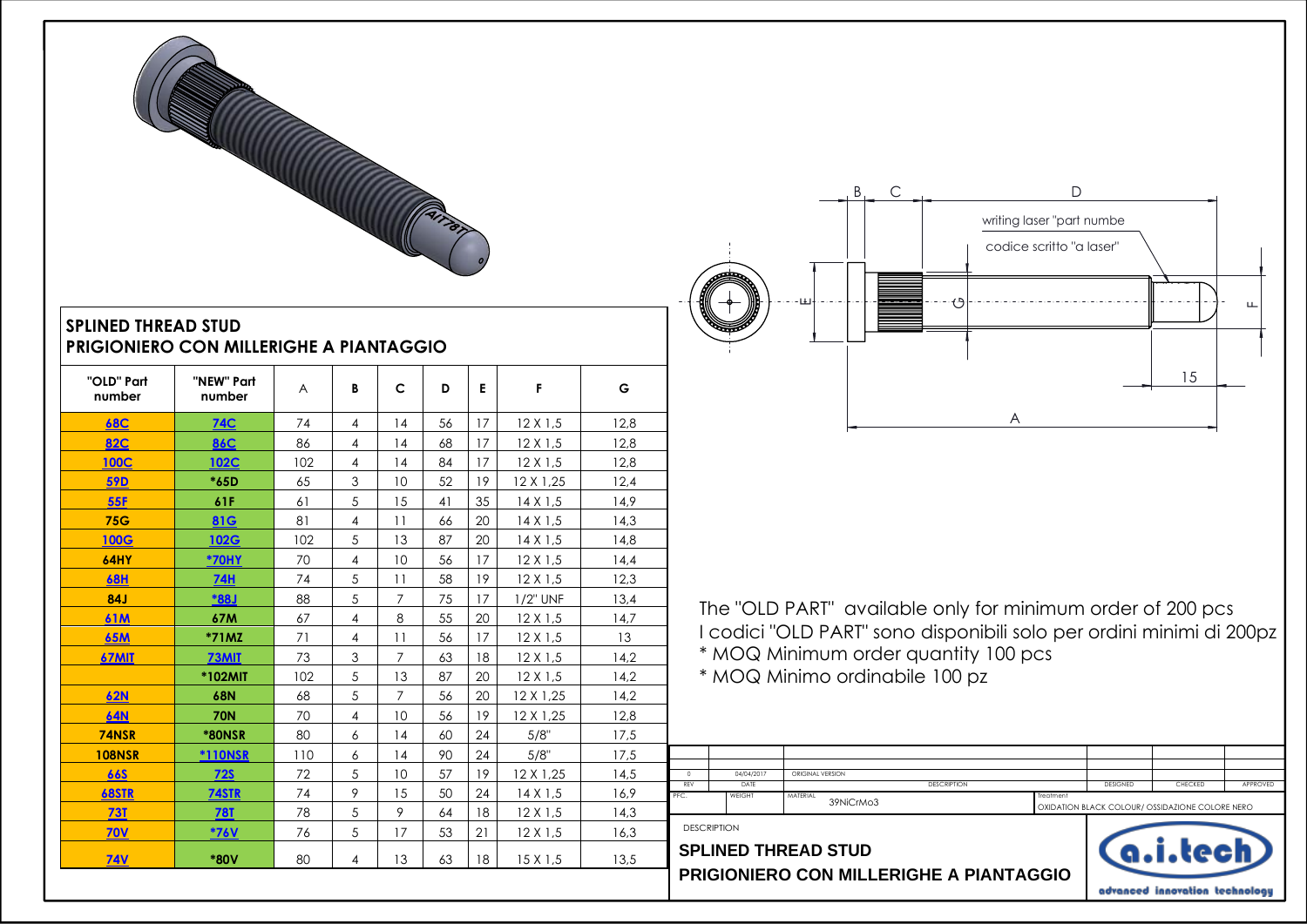



## **DOUBLE THREAD HEXAGONAL HEAD STUD PRIGIONIERO DOPPIO FILETTO CON SEDE PER CHIAVE ESAGONALE**

| "NEW" Part number             | EX | B  | c  | A   | E               | D               |
|-------------------------------|----|----|----|-----|-----------------|-----------------|
| *74A.EX                       | 8  | 15 | 53 | 74  | 12 X 1,25       | 12 X 1,25       |
| *86A.EX                       | 8  | 15 | 65 | 86  | 12 X 1,25       | 12 X 1,25       |
| *102A.EX                      | 8  | 15 | 81 | 102 | 12 X 1,25       | 12 X 1,25       |
| *74B.EX                       | 8  | 15 | 53 | 74  | $12 \times 1.5$ | 12 X 1,25       |
| *86B.EX                       | 8  | 15 | 65 | 86  | $12 \times 1.5$ | 12 X 1,25       |
| *102B.EX                      | 8  | 15 | 81 | 102 | $12 \times 1.5$ | 12 X 1,25       |
| *74F.EX                       | 10 | 15 | 53 | 74  | $14 \times 1.5$ | $14 \times 1.5$ |
| *86F.EX                       | 10 | 15 | 65 | 86  | $14 \times 1.5$ | $14 \times 1.5$ |
| *102F.EX                      | 10 | 15 | 81 | 102 | $14 \times 1.5$ | $14 \times 1.5$ |
| <b>*77M.EX</b>                | 10 | 15 | 53 | 77  | 14 X 1,25       | $14 \times 1.5$ |
| *86M.EX                       | 10 | 15 | 65 | 86  | 14 X 1,25       | $14 \times 1.5$ |
| *102M.EX                      | 10 | 15 | 81 | 102 | 14 X 1,25       | $14 \times 1.5$ |
| <u><i><b>*760P.EX</b></i></u> | 8  | 15 | 55 | 76  | $12 \times 1.5$ | $12 \times 1.5$ |
| <b>*94OP.EX</b>               | 8  | 15 | 73 | 94  | $12 \times 1.5$ | $12 \times 1.5$ |
| *102OP.EX                     | 8  | 15 | 81 | 102 | $12 \times 1.5$ | $12 \times 1.5$ |



Chiave a bussola (8 oppure 10mm) ed asta con quadro scorrevole comprese nel Kit di 20 colonnette. Esempio per ordinare : AIT.BOX.74A.EX (Minimo ordine 5 BOX)

Studs. Reference to order Square drive deep wall sockets (8 or 10mm)

and Sliding T bar included in the kit of 20 in example : AIT.BOX.74A.EX (MOQ 5 BOX.)

\* MOQ Minimum order quantity 100 pcs \* MOQ Minimo ordinabile 100 pz

|      | 04/04/2017         | ORIGINAL VERSION      |                    |           |                 |                                                 |          |
|------|--------------------|-----------------------|--------------------|-----------|-----------------|-------------------------------------------------|----------|
| REV  | DATE               |                       | <b>DESCRIPTION</b> |           | <b>DESIGNED</b> | CHECKED                                         | APPROVED |
| PFC. | WEIGHT             | MATERIAL<br>39NiCrMo3 |                    | Treatment |                 | OXIDATION BLACK COLOUR/ OSSIDAZIONE COLORE NERO |          |
|      | <b>DESCRIPTION</b> |                       |                    |           |                 |                                                 |          |

**PRIGIONIERO DOPPIO FILETTO CON SEDE PER CHIAVE ESAGONALE DESCRIPTION**<br>DOUBLE THREAD HEXAGONAL STUD

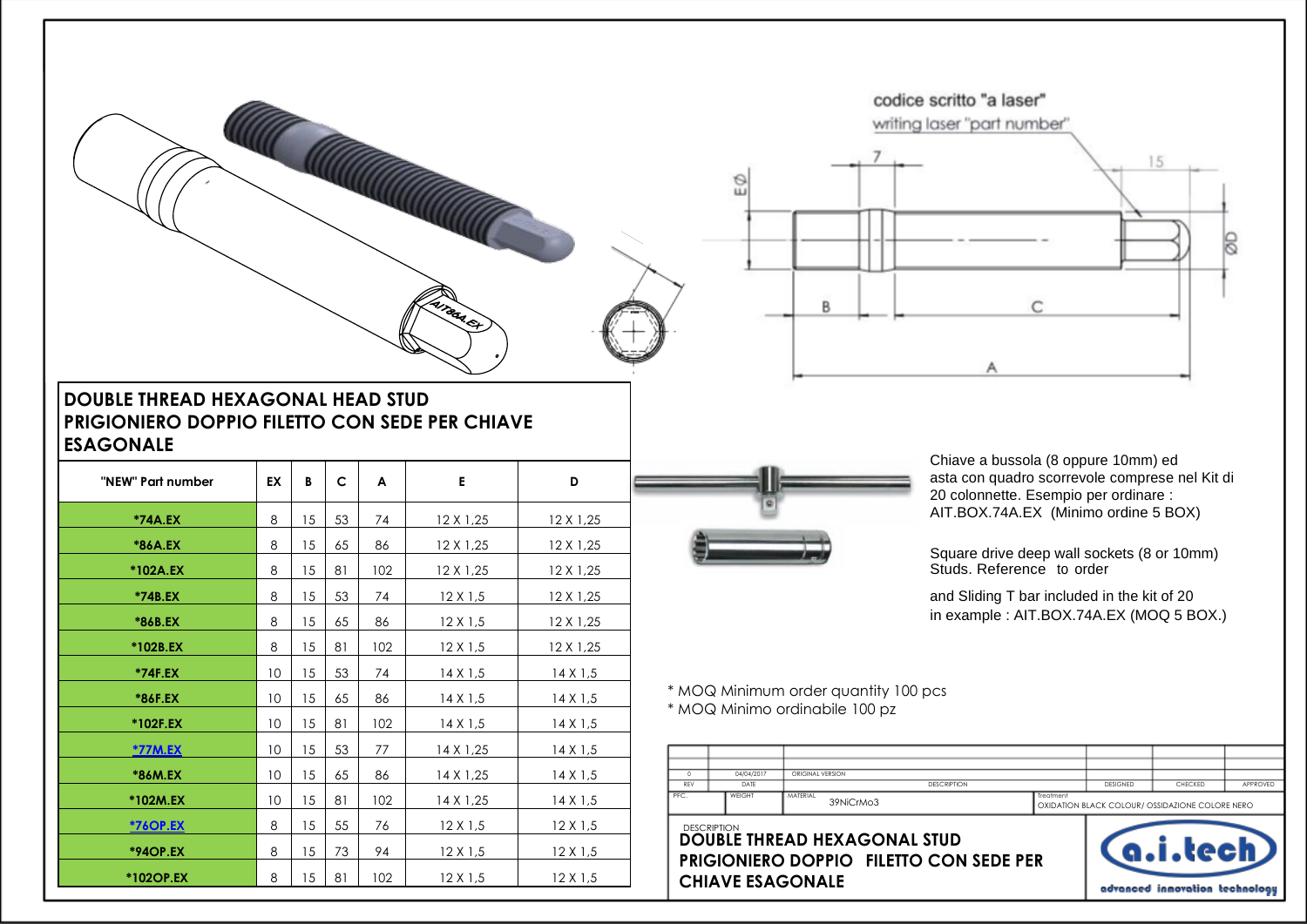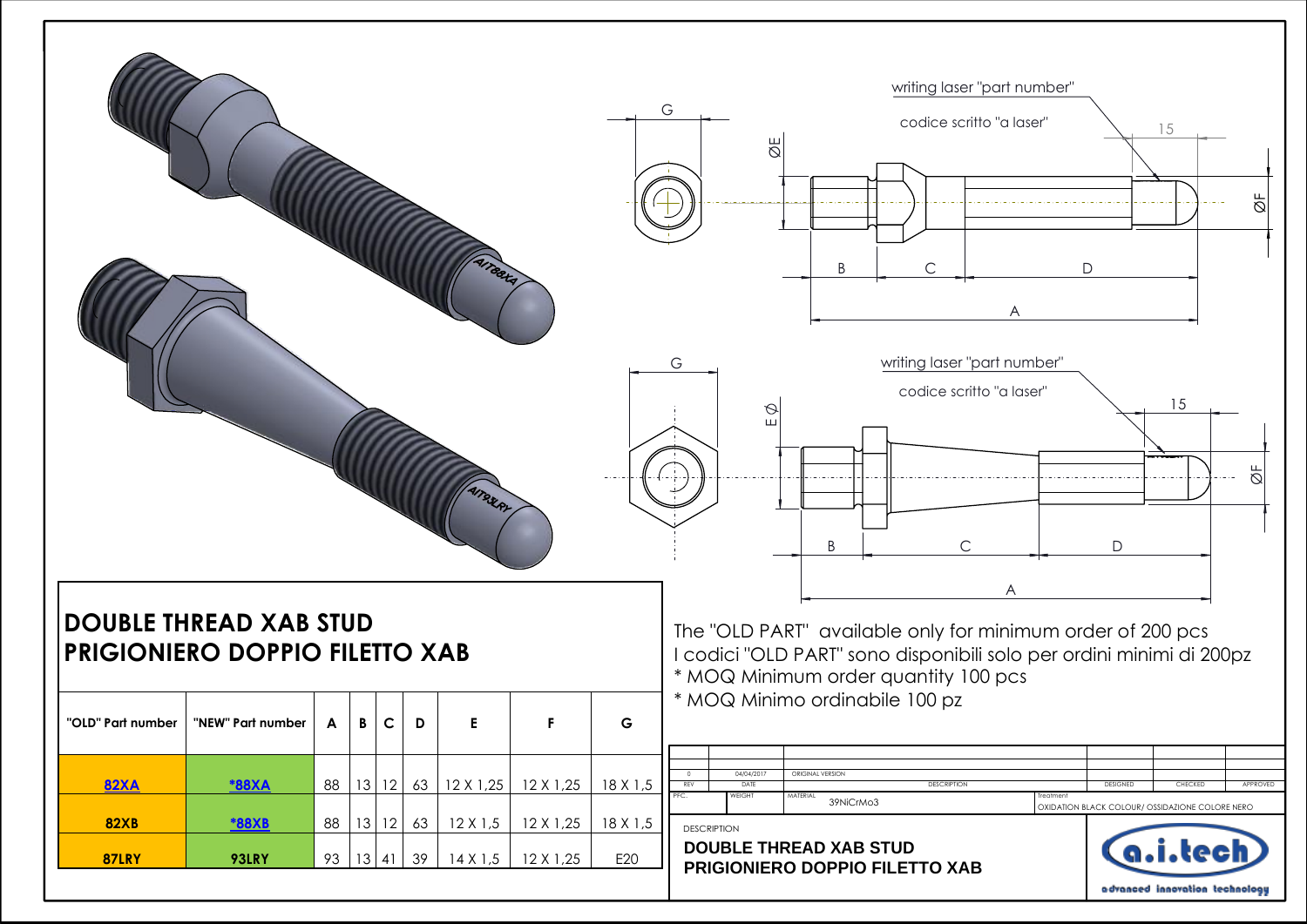

 Black Deep Anodizing / Ossidazione profonda nero lucida Copper Plating / Ramato \* Treatment / Trattamento

Antioxide Black / Antiossidante nero (DADO.BLK)

 \* \* **.BLK** MOQ Minimum order q.ty 500 pcs / MOQ Minimo ordinabile 500 pz

|              | <b>SPHERICAL SEAT NUT / DADO SEDE SFERICA</b> |    |                |    |           |                                                 |                |                                     |  |  |  |
|--------------|-----------------------------------------------|----|----------------|----|-----------|-------------------------------------------------|----------------|-------------------------------------|--|--|--|
| Part number  | A                                             | B  | c              | D  | Е         | * Treatment /<br>Material<br><b>Trattamento</b> |                | * Treatment /<br><b>Trattamento</b> |  |  |  |
| <b>DADO5</b> | 28                                            | 25 | 17             | 19 | 4 X 1.5   | 11SMnPb37                                       | Copper Plating | Antioxide Black                     |  |  |  |
| <b>DADO7</b> | 27                                            | 25 | 17             | 17 | 12 X 1.25 | 11SMnPb37                                       | Copper Plating | Antioxide Black                     |  |  |  |
| <b>DADO8</b> | 27                                            | 25 | $\overline{5}$ | 17 | 2 X 1.25  | 11SMnPb37                                       | Copper Plating | Antioxide Black                     |  |  |  |
| DADO19       | 27                                            | 25 | 17.5           | 17 | 12 X 1.5  | IISMnPb37                                       | Copper Plating | Antioxide Black                     |  |  |  |
| <b>DAAL8</b> | 31                                            | 25 | 20             | 19 | 4 X 1.5   | Ergal                                           | Anodizing      |                                     |  |  |  |
|              |                                               |    |                |    |           |                                                 |                |                                     |  |  |  |

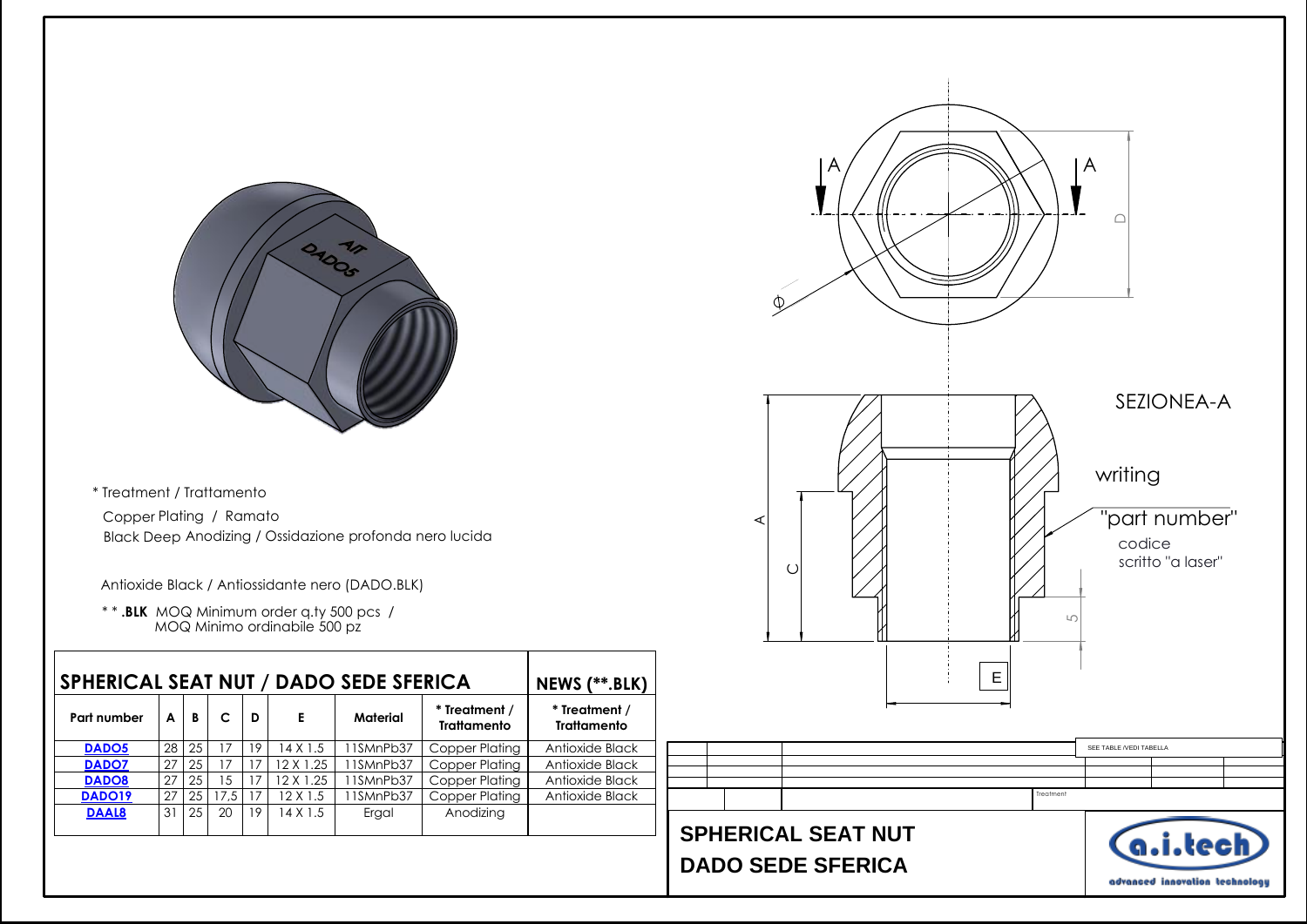

\* Treatment / Trattamento Copper Plating / Ramato Black Deep Anodizing / Ossidazione profonda nero lucida

Antioxide Black / Antiossidante nero (DADO.BLK)

\* MOQ Minimum order quantity 100 pcs / \* MOQ Minimo ordinabile 100 pz

\* \* **.BLK** MOQ Minimum order q.ty 500 pcs / MOQ Minimo ordinabile 500 pz

|                    |      |    |      |      |                  |           | <b>CONICAL SEAT NUT / DADO SEDE CONICA</b> | NEWS (**.BLK)                       |                 |                    |                                       |
|--------------------|------|----|------|------|------------------|-----------|--------------------------------------------|-------------------------------------|-----------------|--------------------|---------------------------------------|
| Part number        | A    | В  | c    | D    | Е                | Material  | * Treatment /<br><b>Trattamento</b>        | * Treatment /<br><b>Trattamento</b> |                 |                    |                                       |
| <b>DADO</b>        | 25   | 23 | 14   | 19   | $12 \times 1,25$ | 11SMnPb37 | Copper Plating                             | Antioxide Black                     |                 |                    |                                       |
| <b>DADO1</b>       | 25   | 23 | 14   | 19   | $12 \times 1.5$  | 11SMnPb37 | Copper Plating                             | Antioxide Black                     |                 |                    | ◁                                     |
| DADO <sub>2</sub>  | 28   | 28 | 13   | 19   | $12 \times 1.5$  | 11SMnPb37 | Copper Plating                             | Antioxide Black                     |                 |                    |                                       |
| DADO4              | 27   | 25 | 16   | 22   | $14 \times 1.5$  | 11SMnPb37 | Copper Plating                             | Antioxide Black                     |                 |                    |                                       |
| <b>DADO6</b>       | 27   | 25 | 16   | 19   | $14 \times 1.5$  | 11SMnPb37 | Copper Plating                             | Antioxide Black                     |                 |                    | $\cup$                                |
| <b>DADO9</b>       | 27   | 25 | 15   | 17   | $12 \times 1,25$ | 11SMnPb37 | Copper Plating                             | Antioxide Black                     |                 |                    |                                       |
| DADO <sub>10</sub> | 30   | 23 | 20   | 19   | $12 \times 1.5$  | 11SMnPb37 | Copper Plating                             | Antioxide Black                     |                 |                    |                                       |
| <b>DADO11</b>      | 30   | 23 | 20   | 19   | $12 \times 1.25$ | 11SMnPb37 | Copper Plating                             | Antioxide Black                     |                 |                    |                                       |
| DADO12             | 28.5 | 28 | 16   | 19   | $12 \times 1.5$  | 11SMnPb37 | Copper Plating                             | Antioxide Black                     |                 |                    |                                       |
| *DADO15            | 27   | 25 | 16   | 3/4" | <b>1/2UNF</b>    | 11SMnPb37 | Copper Plating                             | Antioxide Black                     |                 |                    |                                       |
| *DADO16            | 27   | 25 | 16   | 19   | 14 X 1.25        | 11SMnPb37 | Copper Plating                             | Antioxide Black                     |                 |                    |                                       |
| <b>DADO18</b>      | 25   | 23 | 15.5 | 17   | $12 \times 1.5$  | 11SMnPb37 | Copper Plating                             | Antioxide Black                     |                 |                    |                                       |
| <b>DAAL</b>        | 27   | 22 | 19   | 19   | 12 X 1,25        | Ergal     | Anodizing                                  |                                     |                 |                    |                                       |
| <b>DAAL1</b>       | 27   | 22 | 19   | 19   | $12 \times 1.5$  | Ergal     | Anodizing                                  |                                     | $\Omega$<br>REV | 04/04/2017<br>DATE | ORIGINAL VERSION<br><b>DESCRIPTIO</b> |
| DAAL <sub>2</sub>  | 34   | 22 | 20   | 19   | 12 X 1,25        | Ergal     | Anodizina                                  |                                     | PFC.            | WEIGHT             | MATERIAL<br>SEE TABLE / VEDI TABELLA  |
| <b>DAAL3</b>       | 34   | 22 | 20   | 19   | $12 \times 1.5$  | Ergal     | Anodizina                                  |                                     |                 |                    |                                       |
| <b>DAAL6</b>       | 27   | 25 | 16   | 19   | 14 X 1,5         | Ergal     | Anodizina                                  |                                     |                 | <b>DESCRIPTION</b> |                                       |
| DAAL11             | 28   | 28 | 13   | 19   | $12 \times 1.5$  | Ergal     | Anodizing                                  |                                     |                 |                    | <b>CONICAL SEAT NUT</b>               |
| DAAL15             | 27   | 25 | 16   | 3/4" | $1/2$ UNF        | Ergal     | Anodizing                                  |                                     |                 |                    | <b>DADO SEDE CONICA</b>               |